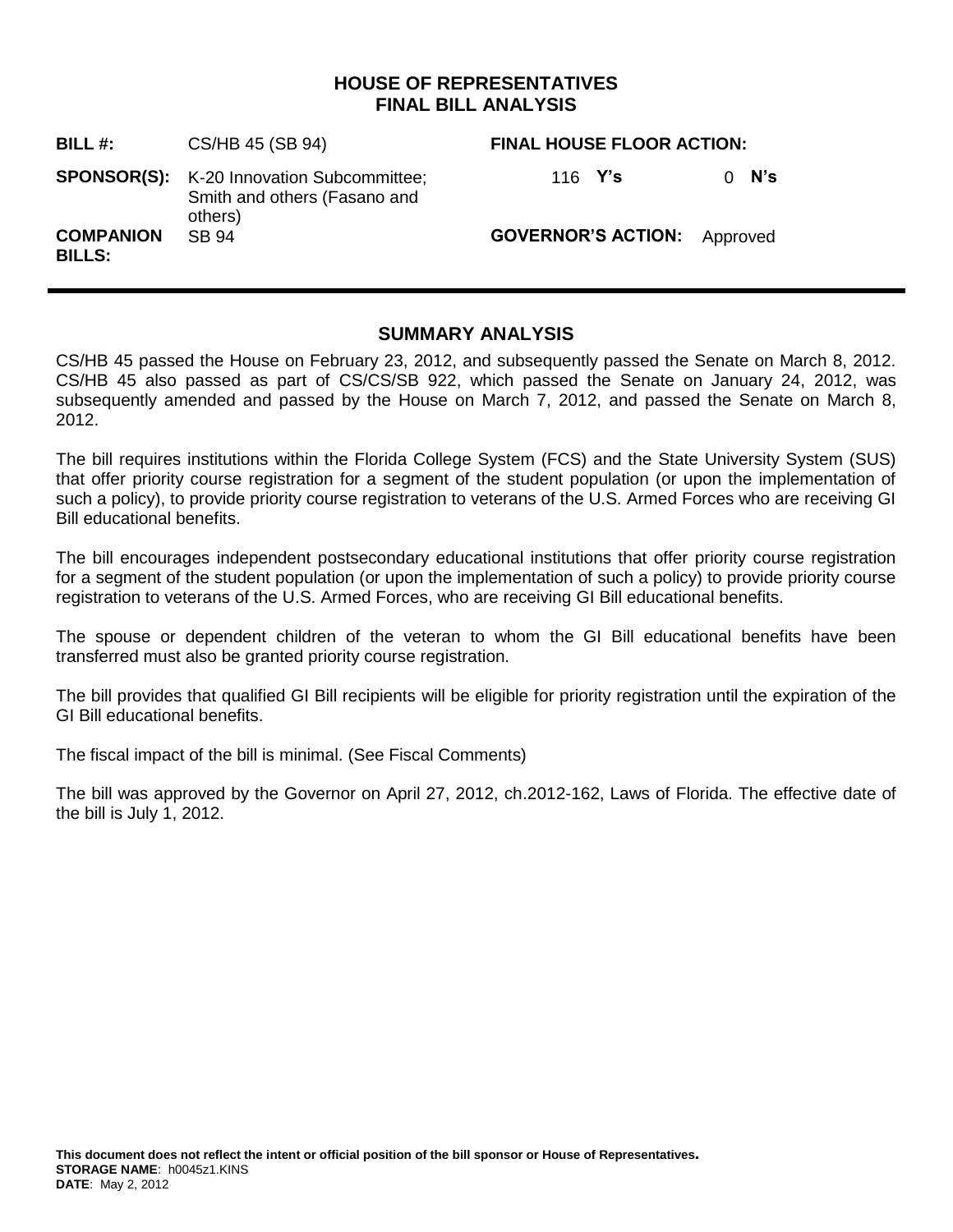# **I. SUBSTANTIVE INFORMATION**

#### A. EFFECT OF CHANGES:

#### **Present Situation**

#### **Priority Course Registration**

Colleges and universities may establish rules and policies to govern admission of students to programs and courses within the institutions. All State University System and Florida College System institutions have priority course registration for designated groups of students as a component of their admission policies.<sup>1</sup>

Priority course registration allows designated groups of students at colleges and universities to register for courses for an upcoming semester before the entire student population is able to register. Some examples of groups of students who may typically be eligible for priority course registration at institutions that implement such a policy include: upper division students; student athletes; students with disabilities; honors college students; and student veterans.

Postsecondary institutions are currently not required to offer veterans of the U.S. Armed Forces priority when registering for courses based on their status as a veteran.<sup>2</sup> It is at the discretion of both public and private institutions of higher education whether or not to offer priority course registration and to determine which groups of students would be eligible. If an institution does not offer priority registration for veterans, students who are veterans register for courses at the same time as the general student population.

Currently, the following public colleges and universities offer priority course registration for veterans: The Florida International University; The Florida State University; The University of South Florida; Tallahassee Community College; St. Petersburg College; Northwest Florida State College; and Miami-Dade College. The institutions licensed by the Commission for Independent Education (Commission) currently enroll veterans but do not generally provide priority course registration for any segment of the population.<sup>3</sup>

For those veterans who attend institutions that do not provide priority course registration for veterans using the GI Bill, the Florida Department of Veterans Affairs provided the following example: if a veteran using the GI Bill is a junior registering for classes, the veteran may have to wait for the seniors to register first. Then, the veteran would have to compete with other juniors to register for the class seats still available. If the veteran is unable to register for classes required for the degree, he or she would be unable to take non-degree electives to maintain full-time enrollment status and could receive a reduction of benefits through the GI Bill.<sup>4</sup>

#### **Federal GI Bill Education Benefits Programs for Veterans**

The U.S. Department of Veterans Affairs (VA) administers a variety of education benefit programs, commonly known as the GI Bill, for veterans pursuing higher education. The most commonly utilized GI Bill benefits include the Montgomery GI Bill Active Duty, and the Post 9/11 - GI Bill. The Post 9/11 - GI Bill is the most recent adaptation of the GI Bill and offers substantially enhanced financial assistance compared to the Montgomery GI Bill.

**This document does not reflect the intent or official position of the bill sponsor or House of Representatives***.* **STORAGE NAME**: h0045z1.KINS **PAGE: 2**

 $\overline{a}$ 

<sup>&</sup>lt;sup>1</sup> For public universities, the Florida Board of Governor's regulation 1.001(4)(a)3., authorizes the board of trustees of each state university to adopt university regulations or policies relating to the admission and enrollment of students, which would include priority course registration policies. Section 1007.263, F.S., governs admissions of students to Florida College System institutions. <sup>2</sup> Section 1.01(14), F.S. defines the term "veteran" as a person who serves in the active military, naval, or air service and who was discharged or released under honorable conditions only or who later receive an upgrade discharge under honorable conditions, notwithstanding any action by the U.S. Department of Veterans Affairs on individuals discharged or released with other than honorable discharges.

<sup>3</sup> Department of Education Analysis, *Bill Analysis for HB 45* (August 17, 2011).

<sup>&</sup>lt;sup>4</sup> Telephone conversation with Florida Department of Veterans Affairs Office (November 8, 2011).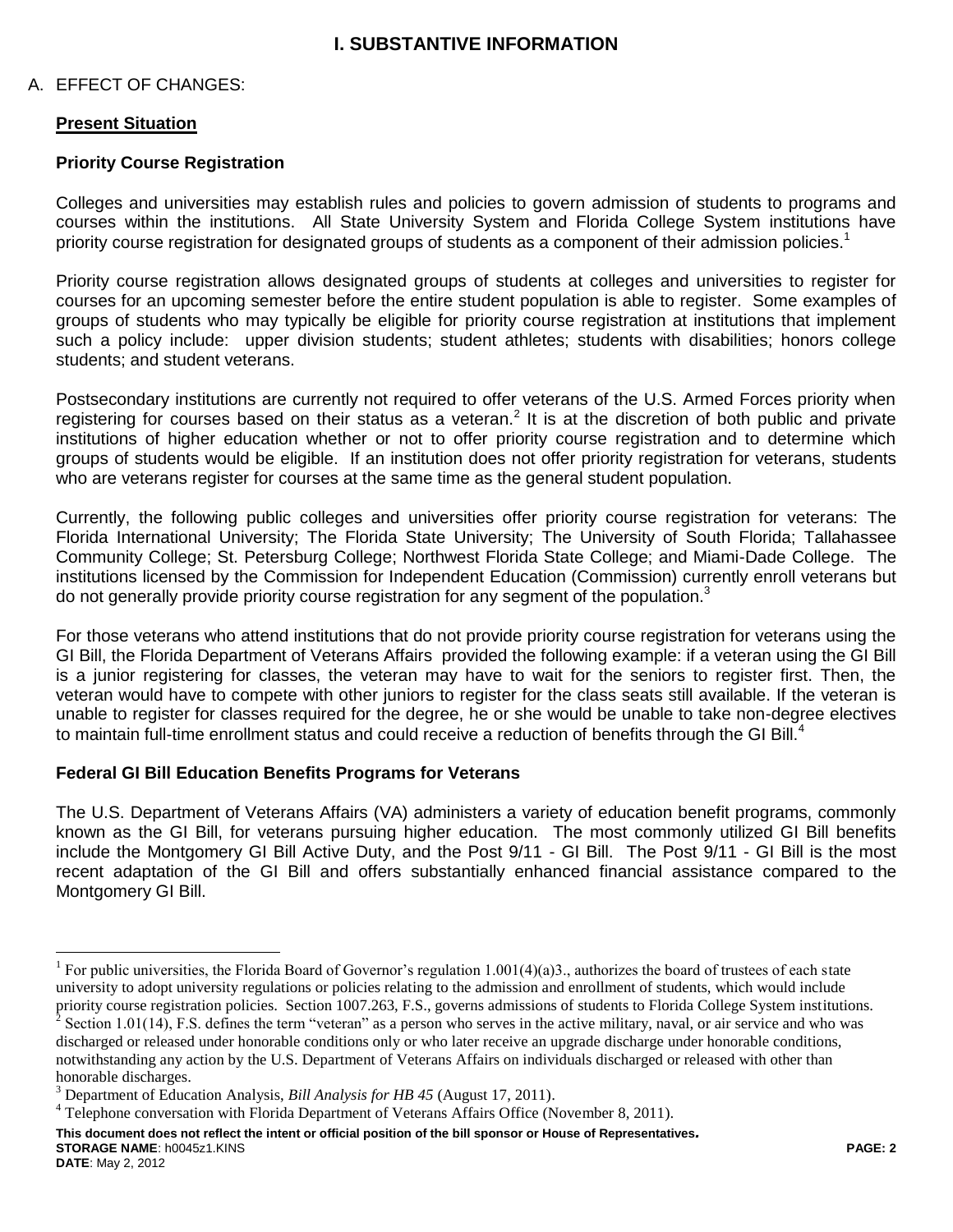### *The Montgomery GI Bill Active Duty (MGIB-AD) Educational Assistance Program (Chapter 30 of Title 38, U.S. Code)*

The benefits outlined in chapter 30 are available to veterans who served on active duty service beginning on or after July 1, 1985. In order to use benefits under the MGIB-AD, service members must serve on active duty for a minimum of two years and receive a fully honorable discharge. Recipients receive one month of benefits for each month of active duty.

The GI Bill monthly payment rate is determined by two factors: student status (full time, half time, or part time) and duty status. In most cases a student would be considered a full time student if he or she is taking 12 or more credits per semester. If a student is on active duty, the GI Bill will only reimburse for the actual tuition and expenses. Once a student leaves active duty service the GI Bill will pay the full payment rate regardless of the actual cost of tuition.<sup>5</sup>

# *The Post 9/11 Veterans Educational Assistance Program (Post-9/11) (Chapter 33 of Title 38, U.S. Code)*

To qualify for chapter 33 benefits, a service member must have served on active duty for a minimum of 90 days after September 10, 2001. A veteran's eligibility for benefits under this chapter expires 15 years from the date of the last discharge. Individuals eligible under chapter 33 are entitled to 36 months of educational assistance. Service members enrolled in the Post-9/11 GI Bill program may transfer unused education benefits to their spouses or children.

The new Post 9/11 GI Bill, which went into effect on August 1, 2009, provides education benefits for service members who have served on active duty for 90 or more days since Sept. 10, 2001. These benefits are tiered based on the number of days served on active duty, creating a benefit package that gives current and previously activated National Guard and Reserve members the same benefits as active duty service members. $6\overline{6}$ 

# **Veterans in Florida**

Florida's population of 1.6 million veterans is the third largest in the nation, after California and Texas.<sup>7</sup> Florida is home to approximately 127,000 veterans whose ages range from 18-34, which demonstrates a significant concentration of "college age" veterans who may be interested in pursuing higher education either at the undergraduate or the graduate level.

Both nationwide and in Florida, there has recently been an influx of veterans on college campuses. Nationwide the number of veterans enrolling in colleges has increased to approximately 800,000 veterans using the GI Bill in 2010, which is up 40 percent from 2009. $8$  In Florida there is a large student veteran presence in universities and colleges. For the 2010 academic year, 10,966 veterans and/or spouses or dependent children were enrolled in the State University System of Florida,<sup>9</sup> 15,604 in the Florida College System,<sup>10</sup> 16,500 in private for-profit institutions and 4,490 in private non-profit institutions.<sup>11</sup>

**This document does not reflect the intent or official position of the bill sponsor or House of Representatives***.* **STORAGE NAME**: h0045z1.KINS **PAGE: 3**

 $\overline{a}$ 

<sup>5</sup> United States Department of Veterans Affairs, *Montgomery GI Bill Pamphlet, available at* [http://www.gibill.va.gov/documents/pamphlets/ch30\\_pamphlet.pdf.](http://www.gibill.va.gov/documents/pamphlets/ch30_pamphlet.pdf)

<sup>6</sup> United States Department of Veterans Affairs, *Post 9/11 GI Bill Pamphlet, available at*  [http://gibill.va.gov/documents/pamphlets/ch33\\_pamphlet.pdf.](http://gibill.va.gov/documents/pamphlets/ch33_pamphlet.pdf)

<sup>7</sup> Florida Department of Veterans' Affairs *2009-10 Annual Report*, *available at* [http://www.floridavets.org/pdf/ann\\_rprt\\_10.pdf](http://www.floridavets.org/pdf/ann_rprt_10.pdf) <sup>8</sup> Trevor Hughes, *Vets Go From Combat to Campus*, USA Today, April 12, 2011, *available at* [http://www.usatoday.com/news/education/2011-04-11-college-vets\\_N.htm.](http://www.usatoday.com/news/education/2011-04-11-college-vets_N.htm)

<sup>9</sup> Board of Governors Analysis, *Bill Analysis for HB 45* (September 16, 2011).

 $10$  Email, Florida Department of Education, Division of Florida Colleges (October 28, 2011).

<sup>11</sup> Independent Colleges & Universities of Florida Accountability Report, 13, (2010), *available at* [http://www.icuf.org/newdevelopment/publications/icuf-accountability-report.](http://www.icuf.org/newdevelopment/publications/icuf-accountability-report)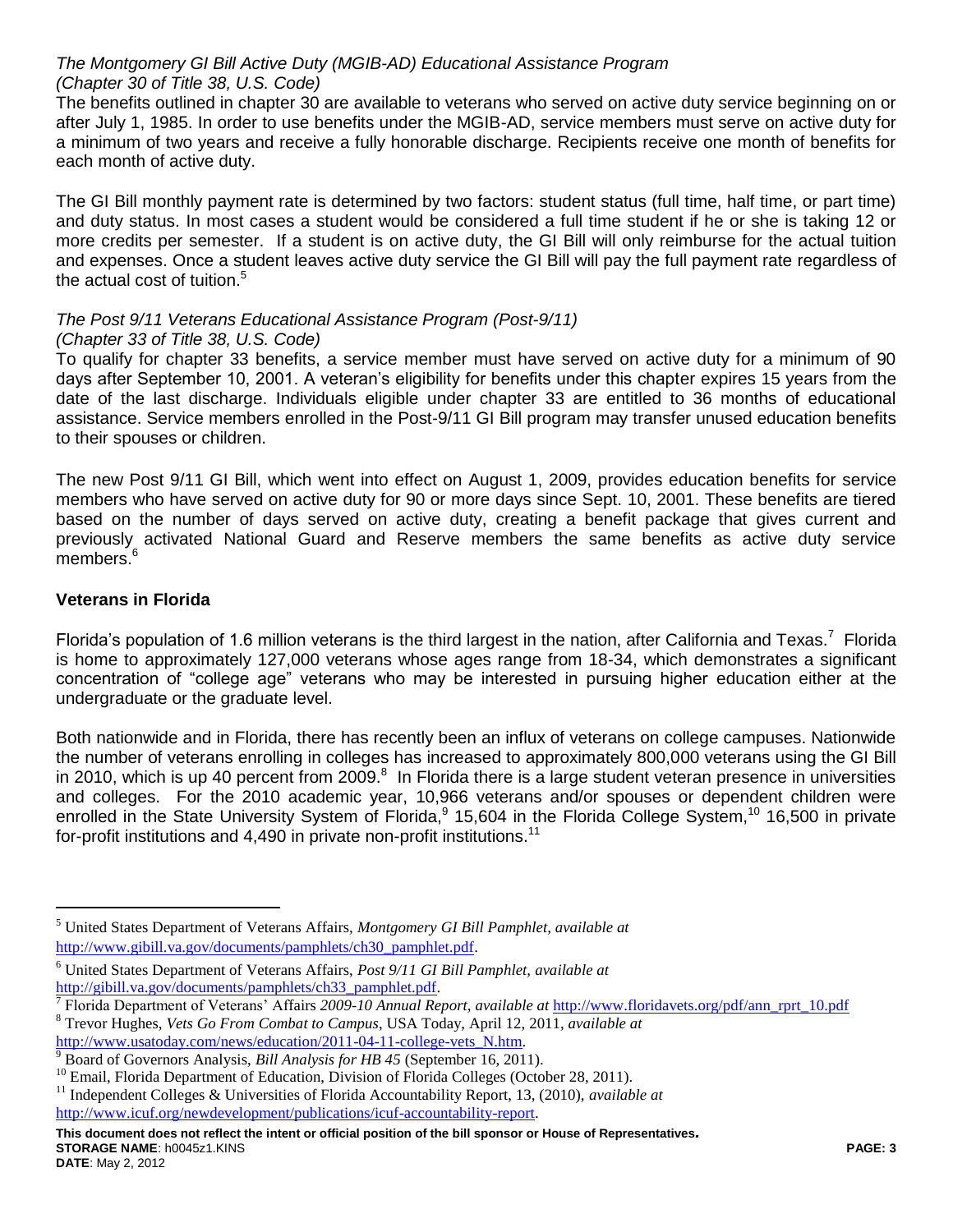# **Effect of Proposed Changes**

The bill extends priority course registration opportunities to veterans if the institution offers such opportunities to other students. More specifically, the bill requires institutions within the Florida College System and the State University System that offer priority course registration for a segment of the student population (or upon the implementation of such a policy), to provide priority course registration to veterans of the U.S. Armed Forces who are receiving GI Bill educational benefits. The bill also allows for the spouse or dependent children of the veteran to whom the GI Bill educational benefits have been transferred to be granted priority course registration. The bill will enable veterans who are utilizing GI Bill educational benefits to have greater access to available courses, thereby decreasing the number of excess hours taken by veterans and reducing the time to graduation.

The bill encourages independent postsecondary educational institutions<sup>12</sup> that offer priority course registration for a segment of the student population (or upon the implementation of such a policy) to provide priority course registration to veterans of the U.S. Armed Forces, who are receiving GI Bill educational benefits. The spouse or dependent children of the veteran to whom the GI Bill educational benefits have been transferred must also be granted priority course registration. Since independent postsecondary institutions are not required to implement a priority course registration policy, the impact on veterans enrolled in those institutions will depend upon whether a policy is adopted.

The bill provides that qualified GI Bill recipients will be eligible for priority course registration until the expiration of the GI Bill educational benefits.

The bill provides an effective date of July 1, 2012.

# **II. FISCAL ANALYSIS & ECONOMIC IMPACT STATEMENT**

## A. FISCAL IMPACT ON STATE GOVERNMENT:

1. Revenues:

None.

2. Expenditures:

None.

- B. FISCAL IMPACT ON LOCAL GOVERNMENTS:
	- 1. Revenues:

None.

2. Expenditures:

None.

 $\overline{a}$ 

**This document does not reflect the intent or official position of the bill sponsor or House of Representatives***.* **STORAGE NAME**: h0045z1.KINS **PAGE: 4 DATE**: May 2, 2012

 $12$  Section 1005.02(11), F.S., defines the term "independent postsecondary educational institutions" as any postsecondary educational institution that operates in this state or makes application to operate in this state, and is not provided, operated, and supported by the State of Florida, its political subdivisions, or the Federal Government.